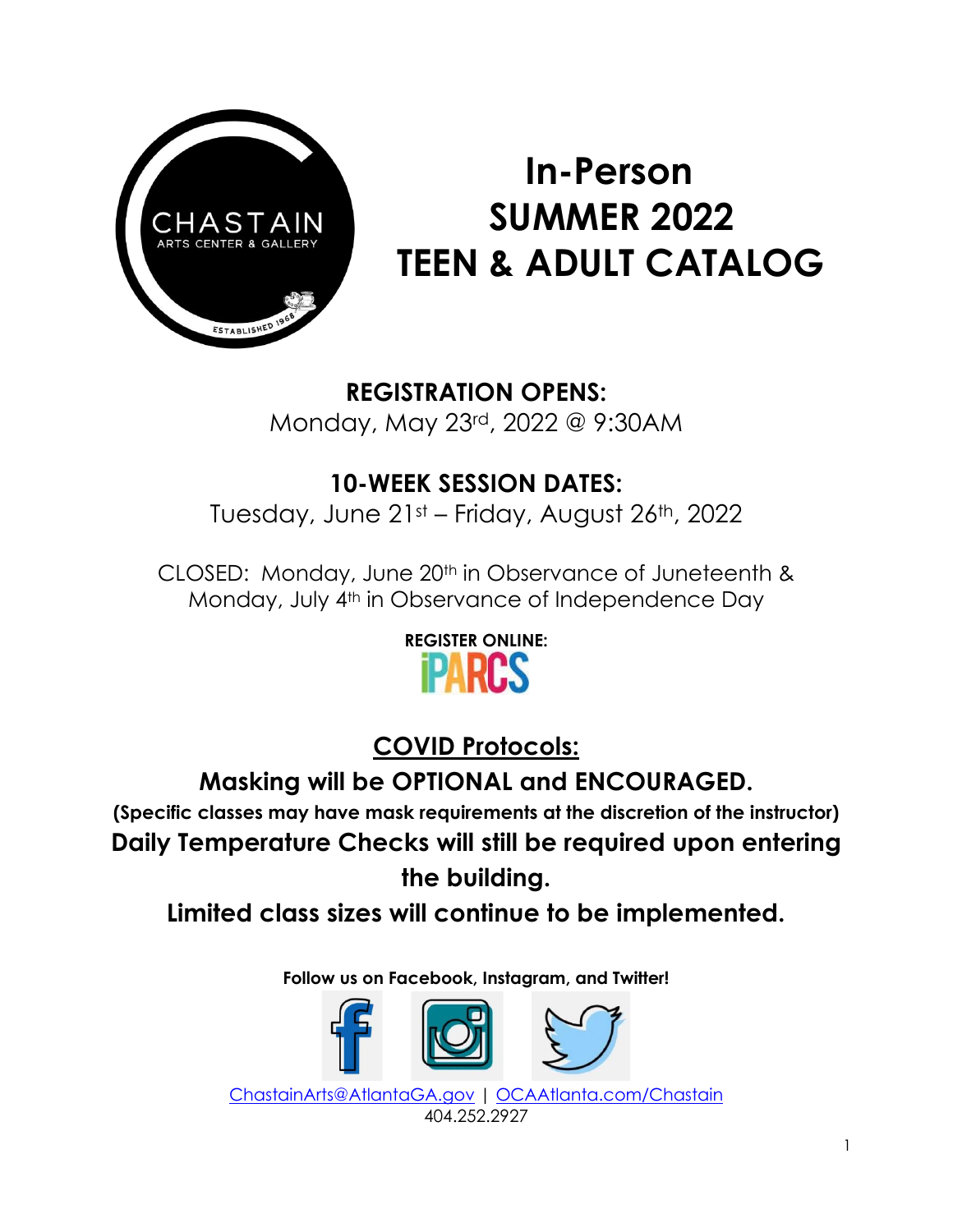### **IN-PERSON SUMMER 2022 SESSION**

June 21st – August 26th, 2022 10 Week Session NO CLASS Mon, 6/20 in Observance of Juneteenth NO CLASS Mon, 7/4 in Observance of Independence Day

### **REGISTRATION INFORMATION / POLICY**

You can register for a class online using the [iPARCS Atlanta](https://apm.activecommunities.com/atlantadprca/Home) registration system. If you are having trouble with your registration, please call 404.252.2927 or email [ChastainArts@atlantaga.gov](mailto:ChastainArts@atlantaga.gov) for assistance. For more details visit [OCAAtlanta.com/Chastain.](http://www.ocaatlanta.com/chastain/)

### *Classes are filled on a first-come, first-served basis! Register early to avoid disappointment.*

We accept all major credit cards and checks when registering in person. We cannot accept cash. Registration cannot be processed prior to the first day of registration. If you register online and are not certain about a class, please email [ChastainArts@atlantaga.gov](mailto:ChastainArts@atlantaga.gov)

prior to the first day of class to verify the day and time of the class and your enrollment.

### **REGISTRATION POLICY:**

You can register one non-family member per registration. Students may register multiple people, but only if they are considered family and in the 'Family' section of their ActiveNet profile.

### **PLEASE NOTE:**

All classes require a minimum enrollment to convene. Chastain Arts Center reserves the right to cancel, reschedule or combine classes, to change instructors, fees, and/or classroom assignments when necessary.

Any cancellation of or change made to a scheduled class will be made a *minimum of 1 week prior to the first-class meeting*. *Students will be notified using the e-mail or phone number provided at registration.* Full refunds will be issued for cancelled classes due to under-enrollment.

### **REFUND POLICY:**

To receive a refund, students must submit their request *at least 1 week before the first class*. No refunds or transfers are guaranteed after this time. Please send an email request to [ChastainArts@AtlantaGA.gov](mailto:ChastainArts@AtlantaGA.gov) and include your name, the class name, and—if requesting a refund—your reason for withdrawal. The option to accept an account credit for the class withdrawal is preferred.

If a withdrawal/refund is requested after 1 week prior to or after the class has begun, a \$30 administration fee will be deducted and only an account credit will be processed to be used for future class registrations, clay purchases, and future purchases in our gift shop & gallery. If a class has begun at minimum enrollment, we cannot process refunds or credits after the first class has already started. If you register for a class after the session has begun, only an account credit will be processed if a withdrawal is requested.

The Center is not responsible for classes missed due to student absences. Please discuss any unavoidable absences with your instructor.

**You can reach the office staff by emailing [ChastainArts@atlantaga.gov](mailto:ChastainArts@atlantaga.gov) or calling 404.252.2927 or visiting our website [OCAAtlanta.com/Chastain](https://cityofatlanta-my.sharepoint.com/personal/akadri_atlantaga_gov/Documents/Chastain%20Shared%20Drive/Administration/Catalog/2022/Winter%20) For up-to-date information and great art, view our social media [Facebook](https://www.facebook.com/ChastainArtsCenter/) [Instagram](https://www.instagram.com/chastainartscenter/) [Twitter](https://twitter.com/chastainarts)**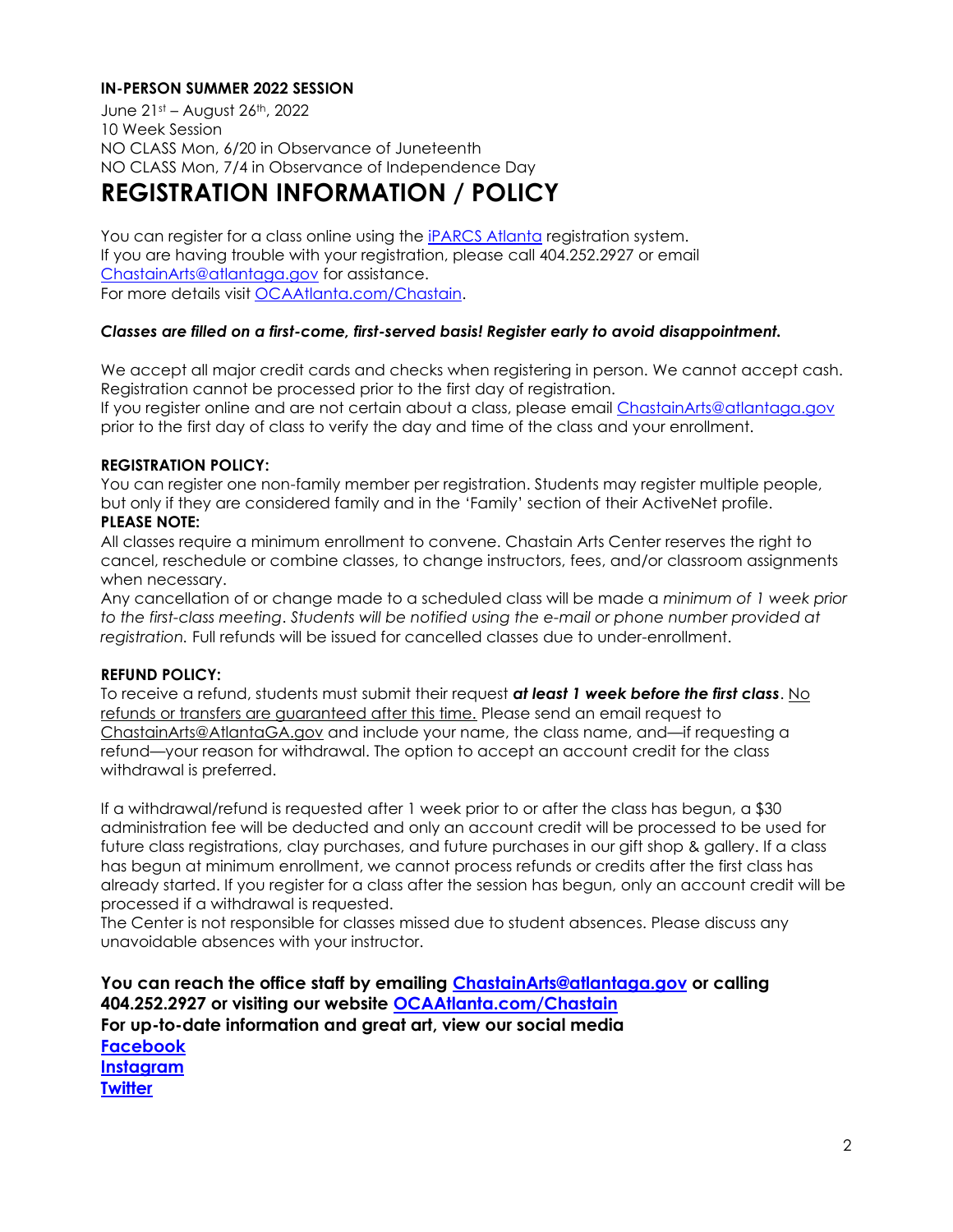# **ADULT WORKSHOPS**

### **NEW! DIGITAL PAINTING WITH PROCREATE ON iPAD**/ Marie Matthews

Tue & Thu 10:00AM-1:00PM 6/14 & 6/16 Fee: \$42 (2 Days) Class ID: 1.014.201.16 Designed for students with a background in traditional media, this class will use ProCreate to explore techniques for drawing and painting on the iPad. We will discover similarities and differences between the digital medium and traditional media, and we will work on specific techniques for rendering light, shadow, color, and basic forms. This class will be especially useful for students who are interested in using an iPad as a sketchbook, or as a tool for planning paintings in traditional media. This will be offered in person with an option to join via Zoom, whichever you prefer.

*\*A previous background in painting or drawing is a prerequisite for this course. \*\*An iPad is required to participate in this Digital Painting Workshop.*

### **NEW! 3-DAY RAKU WORKSHOP**/ Bob Petersen

Tue 9:30AM-1:00PM 8/9-8/23 Fee: \$105 (3 Weeks) Class ID: 1.014.201.16 In this 3-Day Raku Series we will discuss the general history, philosophy and methods of raku fired ceramics. A range of glazing techniques will be demonstrated and put into practice. Whether this is your first time Raku firing or you have prior experience, all levels are welcome to participate. The first day of the workshop will include one test firing and provide results to base future glazing strategies.

### **\*Students must be present at the time of loading and for the duration of the workshop for their work to be included in raku firings.**

What to Bring:

- 4 to 8 bisque fired pots. Fired at cone 04/06, 6 to 8 inches tall or smaller and no more than 6" in diameter.
- Flat pieces like plates and wide bowls can be problematic and for purposes of this workshop are discouraged
- Notebook and pencil/pen
- Proper attire long sleeves, long pants (no synthetics), no open toed shoes, ties for hair.
- Water

Be aware that raku firing does not produce work suitable for food service and vessels may be too porous to hold liquid.

*Note: Due to time constraints for the workshop we will do our best to make sure all pieces will be fired but cannot guarantee any results.*

## **TEEN CERAMICS CLASSES**

Please note the Chastain Arts Center will be closed on Monday, June 20<sup>th</sup> in Observance of Juneteenth & Monday, July 4th in Observance of Independence Day.

### **NEW! TEEN POTTERY ON THE WHEEL** / Kimberly Shelton

Mon 1:30PM-4:00PM 7/11-8/15 Fee: \$150 (6 Weeks) Class ID: 1.013.201.01 Ages 13 – 17

Students will examine an array of wheel-thrown pottery techniques. The focus is on basic throwing skills as well as glazing, decorating, and firing. Pottery tools and supplies will be provided by Chastain.

### **NEW! TEEN HANDBUILDING** / Kimberly Shelton

Tues 1:30PM-4:00PM 7/12-8/16 Fee: \$150 (6 Weeks) Class ID: 1.013.201.02 Ages 13 – 17

If you've always wanted to work in clay, this is the class for you. We will explore hand-building techniques such as pinch, coil, and slab to build functional pottery and sculpture. Basic glazing and surface treatments will be taught as well. You will leave this class with a strong foundation in utilizing the tools and techniques when using clay as well as a few beautiful one-of-a-kind artworks of your own! A class for all levels. Handbuilding tools and supplies will be provided by Chastain.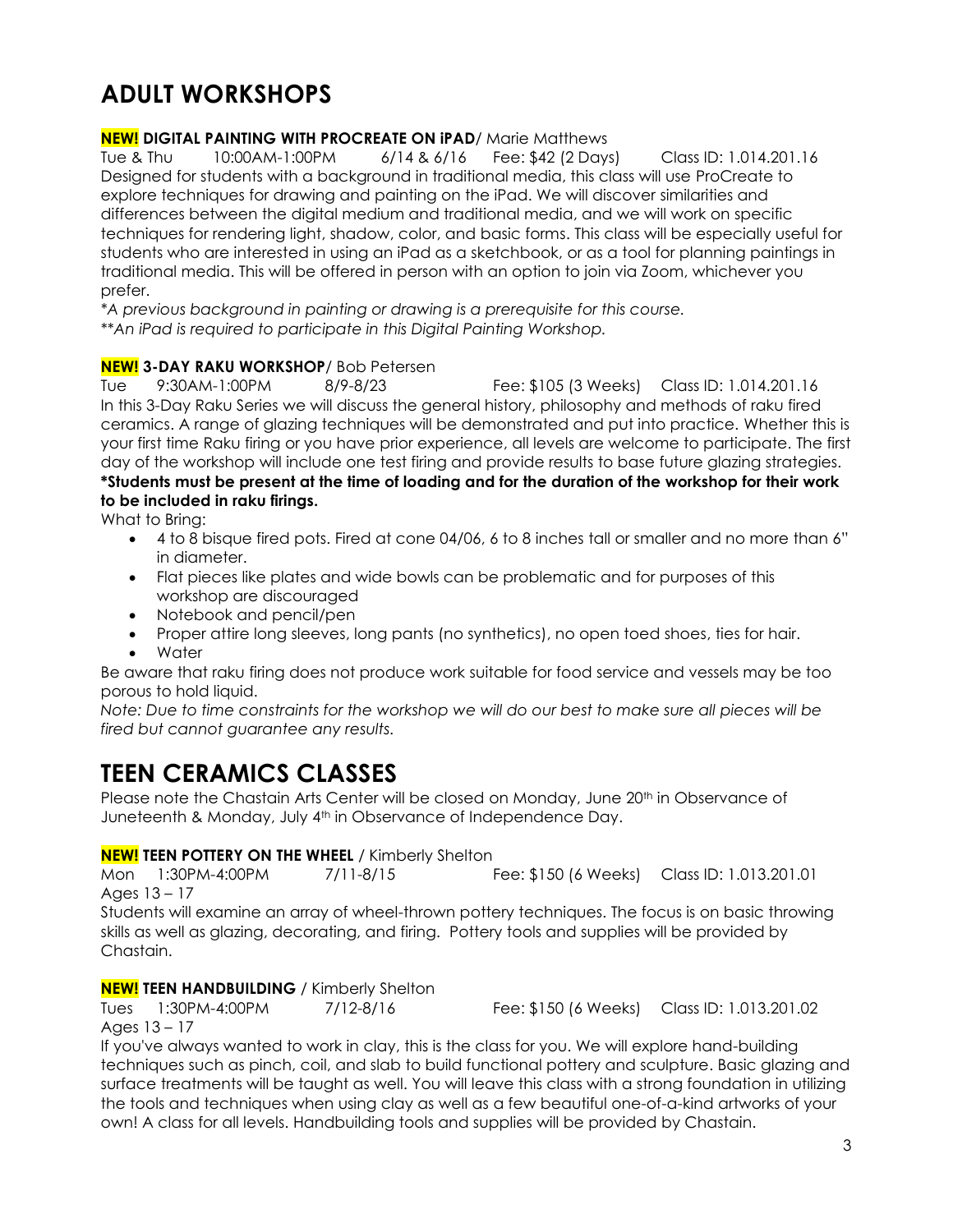# **ADULT VISUAL ARTS CLASSES**

Classes meet for one 10-Week Session, unless otherwise noted. Please note the Chastain Arts Center will be closed on Monday, June 20<sup>th</sup> in Observance of Juneteenth & Monday, July 4<sup>th</sup> in Observance of Independence Day. Class supply lists are available at [OCAAtlanta.com/classes/chastain-art-supply-lists](http://www.ocaatlanta.com/classes/chastain-art-supply-lists/) or in the main office.

# **DRAWING**

Supply lists are available online at [OCAAtlanta.com/classes/chastain-art-supply-lists,](http://www.ocaatlanta.com/classes/chastain-art-supply-lists/) or in the main office.

### **BEGINNING FIGURE DRAWING**/ Dolores Kennedy

Mon 10:00AM-1:00PM 6/27-8/22 Fee: \$168 (8 Weeks) Class ID: 1.024.201.01 NO CLASS 6/20 & 7/4

Several approaches to drawing the nude human figure are demonstrated as well as the use of "plumbing", cross section, and unit measuring. Ongoing instruction is given on an individual basis as needed. A model fee of approximately \$80-\$100 will be collected from each student at the first-class meeting. [View the supply list here](https://www.ocaatlanta.com/wp-content/uploads/2015/07/KENNEDY_Figure-Drawing.pdf)

### **BEGINNING FIGURE DRAWING**/ Dolores Kennedy

Tues 10:00AM-1:00PM 6/21-8/23 Fee: \$168 (8 Weeks) Class ID: 1.024.201.02 NO CLASS 7/5 & 8/2

Several approaches to drawing the nude human figure are demonstrated as well as the use of "plumbing", cross section, and unit measuring. Ongoing instruction is given on an individual basis as needed. A model fee of approximately \$80-\$100 will be collected from each student at the firstclass meeting. [View the supply list here](https://www.ocaatlanta.com/wp-content/uploads/2015/07/KENNEDY_Figure-Drawing.pdf)

### **ADVANCED FIGURE DRAWING**/ Dolores Kennedy

Wed 10:00AM-1:00PM 6/22-8/24 Fee: \$210 Class ID: 1.024.201.03 Students must demonstrate understanding and mastery of skills beyond Beginning/Intermediate Level. It is normal to stay in Beginning Level class for several years before advancement. A model fee of approximately \$80-\$100 will be collected from each student at the first-class meeting. View [the supply list here](https://www.ocaatlanta.com/wp-content/uploads/2015/07/KENNEDY_Figure-Drawing.pdf)

### **PAINTING**

Supply lists are available online at [OCAAtlanta.com/classes/chastain-art-supply-lists.](http://www.ocaatlanta.com/classes/chastain-art-supply-lists/)

### **ALLA PRIMA PAINTING IN OILS OR ACRYLICS**/ Ed Cahill

Wed 9:30AM-12:30PM 6/29-8/17 Fee: \$168 (8 Weeks) Class ID: 1.054.201.01 NO CLASS 6/22

Learn the basics of painting in oil and acrylic from a qualified, award-winning professional painter. With an emphasis on design, value, and color we will explore landscape, florals, still life, and more. We will paint directly from life or Alla Prima to gain confidence and skill. The instructor will work one on one with students to address their needs, from beginning to advanced. [View the supply list here](https://www.ocaatlanta.com/wp-content/uploads/2021/01/Cahill-Oil-Painting-Alla-Prima-Supplies-2021.pdf)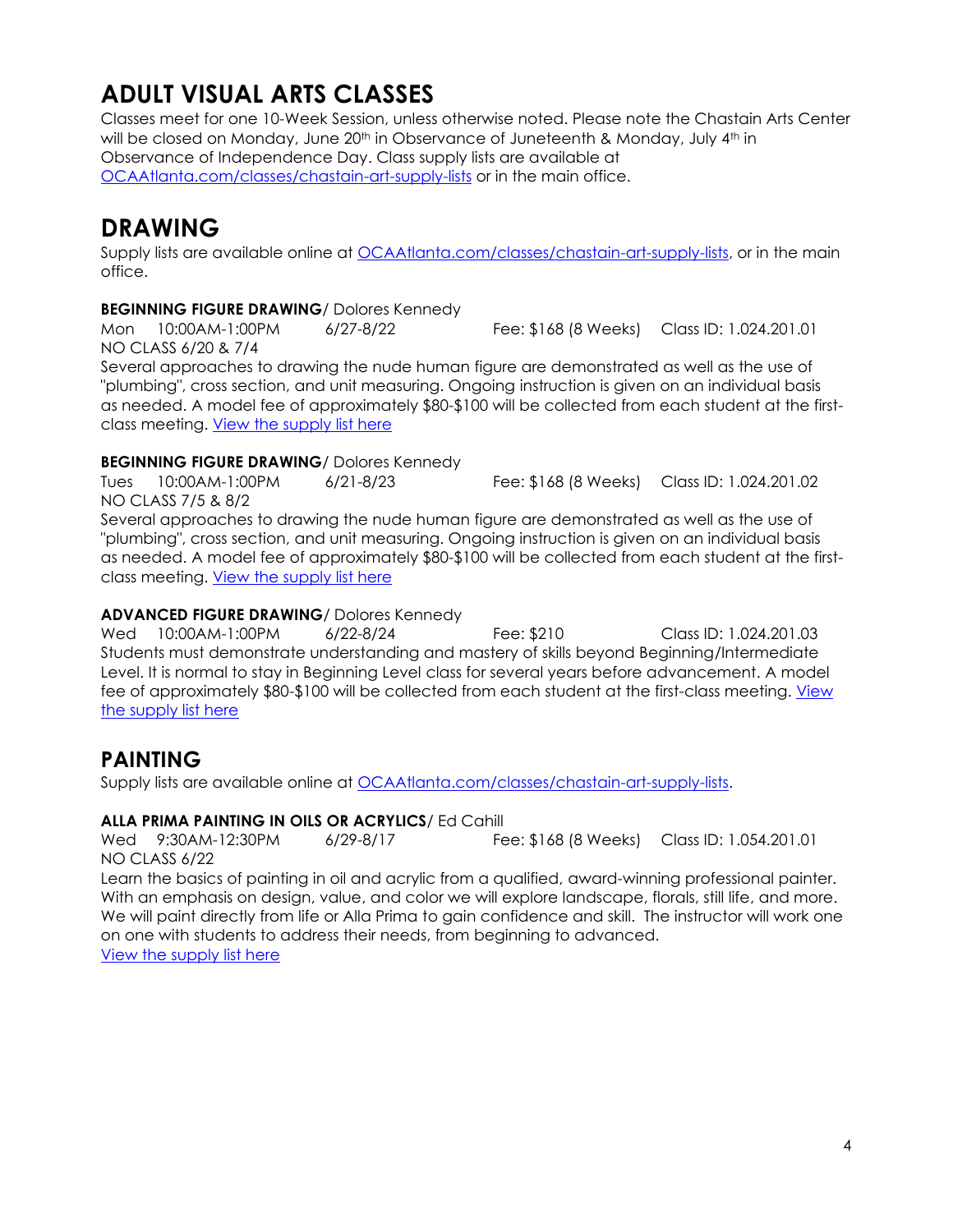### **NEW! OPEN AIR STUDIO – A PLEIN AIR HYBRID IN OILS OR ACRYLICS**/ Ed Cahill

Wed 1:00PM-4:00PM 6/29-8/17 Fee: \$168 (8 Weeks) Class ID: 1.054.201.02 NO CLASS 6/22

Produce NEW! works each week as we paint "Alla Prima" in the studio. Plus, this special class will feature the opportunity to move outside and paint Plein Air. Artists may paint in their preferred media and stretch their experience to involve work in still life, florals, or outside. The unique location of Chastain Arts allows for great landscapes as close as the front door. With a minimum of effort, you will be able to study parklike landscapes and architecture from the shaded porch in the front studio or up and down Chastain Park Avenue for a great variety of views. Join us for this eight-week class that will keep you growing as a painter and artist.

Tables and easels can be used on the porch and as far as the front yard without much effort those who wish venture further will have to work with a French easel or pochade box and tripod. This class stresses work in oil but can accommodate acrylic if the painter adapts outdoor solutions. Good quality paint and brushes are essential along with gessoed or oil primed boards. Please bring your existing equipment to the first class and we will review your needs individually. If you are NEW! to painting or miss the first class refer to the supply list. [View the supply list here](https://www.ocaatlanta.com/wp-content/uploads/2022/05/Cahill-Open-Air-Plein-Air-Hybrid-2022.pdf)

### PAINTING THE HEAD AND FIGURE IN ANY MEDIUM/ Marie Matthews

Thu 10:00AM-1:00PM 6/23-8/25 Fee: \$210 Class ID: 1.054.201.03 Explore the excitement and challenge of painting the head and figure using the medium of your choice. Working from a live model, participants will learn specific techniques for rendering heads and figures that are solid, convincing, and alive. We will use both nude and clothed models. The course will begin with black and white studies, and color will be introduced as the quarter progresses. This course will include a combination of exercises and demonstrations. *\*Drawing experience is a prerequisite for this intermediate level course.* A model fee of approximately \$60 - \$80 will be collected from each student at the first class. For more information about the instructor visit [www.mmatthews.com.](http://www.mmatthews.com/)

### **CREATIVE PROBLEM SOLVING IN WATERCOLOR/** Marie Matthews

Thu 1:30PM-4:30PM 6/23-8/25 Fee: \$210 Class ID: 1.054.201.04 Fri 10:00AM-1:00PM 6/24-8/26 Fee: \$210 Class ID: 1.054.201.05 Aimed at a wide range of skill levels, this class will review essential skills of paint handling and color mixing in watercolor. The class will also emphasize improving skills in value and composition. The class will include live demonstrations as well as lots of individual instruction from a critically acclaimed watercolorist on how to take their watercolor skills to the next level. Reference materials will be provided, but students are also encouraged to bring their own reference materials. [View the supply list here](https://www.ocaatlanta.com/wp-content/uploads/2021/11/Matthews-Watercolor-2021.pdf)

### **BEGINNING OIL PAINTING**/ Georgia Nagle

Thu 10:00AM-1:00PM 6/23-8/25 Fee: \$210 Class ID: 1.054.201.06 *\*A basic knowledge of any painting media and drawing experience is a prerequisite for this Beginning Oil Painting Class.* The focus of this class is to introduce oils as a medium for painting. The rules and challenges of oil painting are quite different from water media, but oil painting needn't be daunting. Oils provide a NEW! kind of freedom in painting. Oil painting techniques and materials will be discussed along with developing a painting. Please bring photos from which you would like to paint. To the first class, bring a small sketch pad and pencil. Also, the photo you're interested in painting. (Look at the supply list - we'll talk more about that in the first class.) **[View the supply list here](https://www.ocaatlanta.com/wp-content/uploads/2020/03/Nagle-Beg-Oil-Painting-2020.pdf)**

### **PRINTMAKING**

### **NEW! PRINTMAKING OPEN STUDIO**

6/21-8/26 Fee: \$10/Day Class ID: 1.074.201.01 Open studio is for previous Printmaking Chastain Arts Center students who can work independently.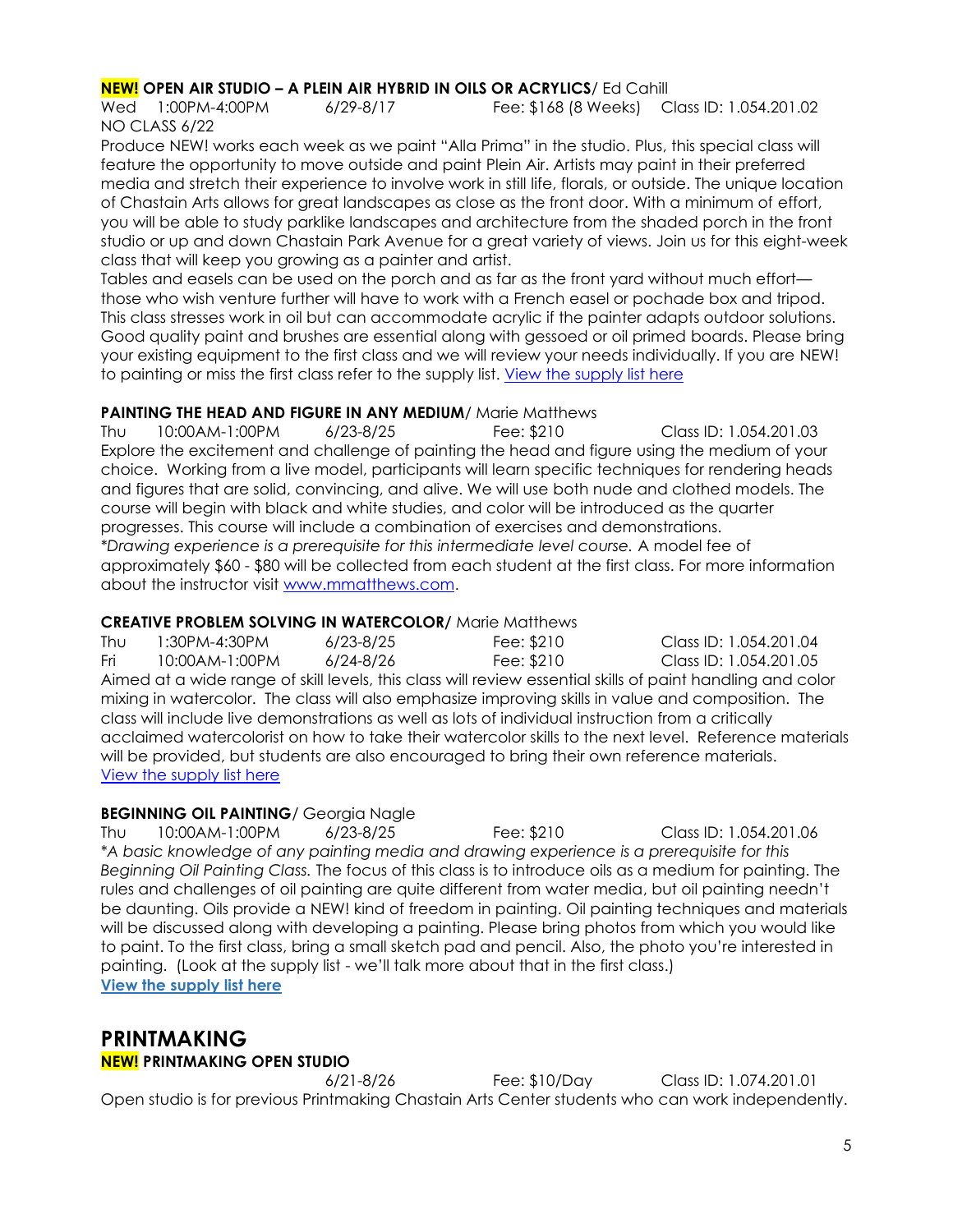# **ADULT CERAMICS**

Chastain offers the following firing options: ^10 Gas Reduction, ^6 and ^05 Electric Oxidation and Raku Firing.

### **PLEASE NOTE: IMPORTANT CHANGES TO OUR UPDATED COVID PROTOCOL**

- There will be limited OPEN STUDIO scheduled via Sign-Up Genius for our 10 Weeks of In-Person classes while we observe COVID protocol and evaluate our safety procedures.
- Clay will be included in registration of the 10-Week classes. Your bag of clay will be required to pick up during your first-class meeting.
- Students can purchase additional clay from Chastain at \$27 per 25-pound bag. This cost covers glaze materials and firing expenses. Students utilizing outside clay at the studio will be required to pay a \$15 firing fee per bag of clay to offset the firing and materials expense.
- Students who are registered for a class with an instructor will be required to pay the \$10 drop-in Open Studio fee outside of their class time. Students registered for Independent Study or Open Studio will have access to available Open Studio with their registration.
- Beginner Pottery Tool Kits and various other tools are available for purchase in the Ceramics Office and Main Office.

**Pottery Shelf Reservation** The Reservation Fee: \$50 Class ID: 1.014.201.01 With NEW! students attending classes and limited space available, we will be offering a \$50 fee to reserve your shelf if you are unable to register for the Summer 2022 Session. This fee allows you to keep your work remaining on your shelf with access to the \$10 drop-in Open Studio Days that are available throughout the session scheduled via Sign-Up Genius.

### **POTTERY ON THE WHEEL**

Students will examine an array of wheel-thrown pottery techniques. The focus is on basic throwing skills as well as glazing, decorating, and firing. Pottery tools will be needed for class and can be purchased at Chastain.

| <b>INTRODUCTION TO THE WHEEL/BEGINNER</b>                                                          |                                 |               |                      |                                             |
|----------------------------------------------------------------------------------------------------|---------------------------------|---------------|----------------------|---------------------------------------------|
| <b>Kimberly Shelton</b>                                                                            |                                 |               |                      |                                             |
| Thu                                                                                                | 1:30PM-4:30PM                   | $6/23 - 8/18$ |                      | Fee: \$270 (9 Weeks) Class ID: 1.014.201.01 |
|                                                                                                    | <b>Hellenne Vermillion</b>      |               |                      |                                             |
| Fri                                                                                                | 10:00AM-1:00PM                  | $6/24 - 8/26$ | Fee: \$300           | Class ID: 1.014.201.19                      |
|                                                                                                    | <b>INTERMEDIATE TO ADVANCED</b> |               |                      |                                             |
|                                                                                                    | <b>NEW!</b> Joanna Wilson       |               |                      |                                             |
| Wed                                                                                                | 12:30PM-3:30PM                  | 6/22-8/24     | Fee: \$270 (9 Weeks) | Class ID: 1.014.201.05                      |
|                                                                                                    | NO CLASS 7/27                   |               |                      |                                             |
|                                                                                                    | Jennie Ashcraft Berman          |               |                      |                                             |
| Wed                                                                                                | 6:30PM-9:00PM                   | 6/22-8/24     | Fee: \$250           | Class ID: 1.014.201.06                      |
| *Prerequisite for this class requires a minimum of two sessions of Beginning Pottery on the Wheel. |                                 |               |                      |                                             |
| <b>ALL LEVELS</b>                                                                                  |                                 |               |                      |                                             |
|                                                                                                    | <b>NEW!</b> Clay Sowell         |               |                      |                                             |
| Mon                                                                                                | 10:00AM-1:00PM                  | $6/27 - 8/22$ | Fee: \$240 (8 Weeks) | Class ID: 1.014.201.19                      |
|                                                                                                    | NO CLASS 6/20 & 7/4             |               |                      |                                             |
| <b>Randall Moody</b>                                                                               |                                 |               |                      |                                             |
| Tue                                                                                                | 6:30P-9:00P                     | $6/21 - 8/23$ | Fee: \$250           | Class ID: 1.014.201.07                      |
|                                                                                                    |                                 |               |                      |                                             |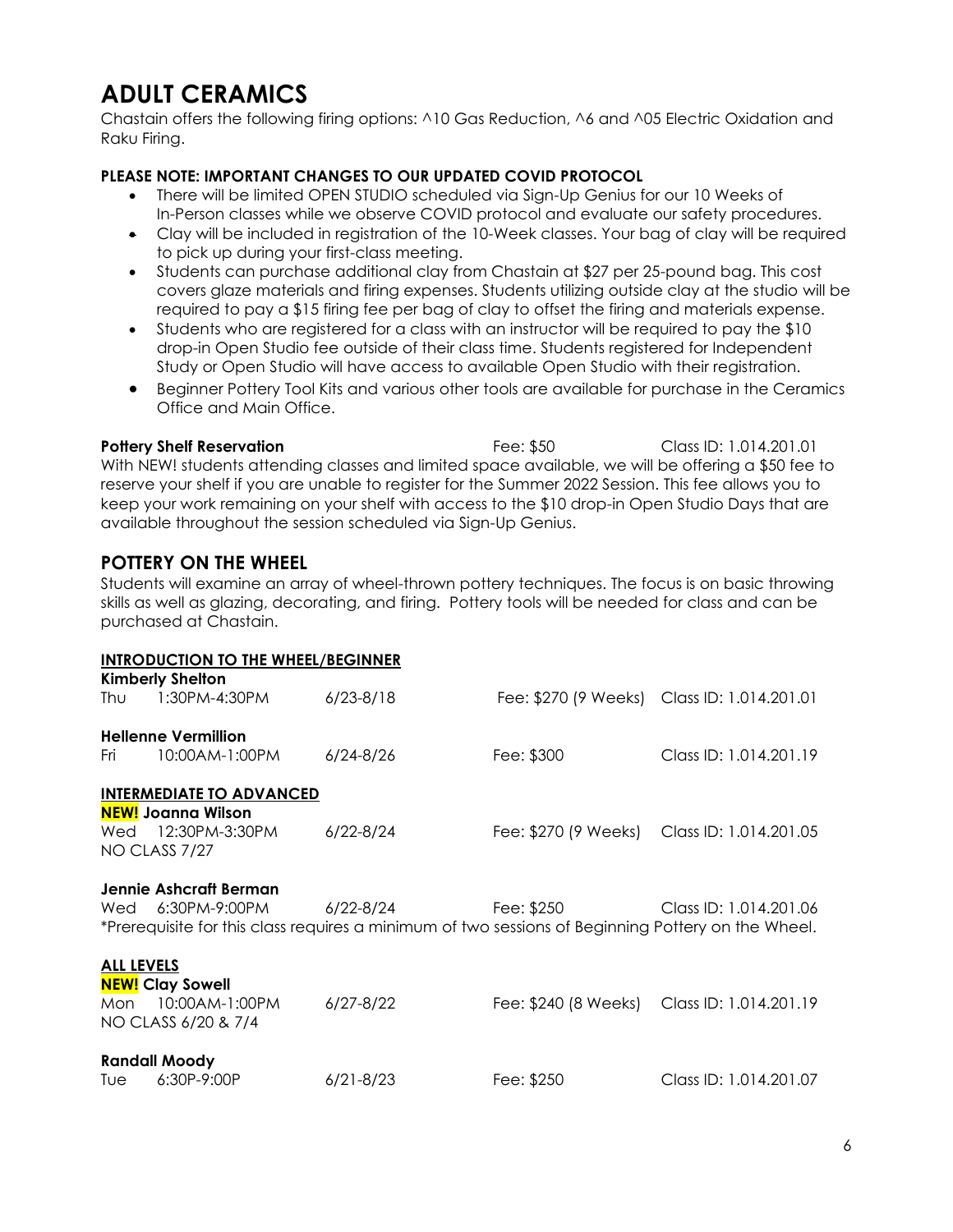### **WHEEL INDEPENDENT STUDY**

Tue 10:00AM-12:30PM 6/21-8/2 Fee: \$140 (7 Weeks) Class ID: 1.014.201.20 Tue 1:30PM-4:00PM 6/21-8/23 Fee: \$200 Class ID: 1.014.201.21 Students will participate in self-directed class time with oversight by the project coordinator. This will be like open studio, but it will only be for that time and day of the week. Students will receive one bag of clay with registration. Students will also have access to the studio during other available open studio hours scheduled via Sign-Up Genius.

### **NEW! POTTERY ON THE WHEEL OPEN STUDIO**

6/21-8/26 Fee: \$222 Class ID: 1.014.201.22 Open studio is for previous Chastain Arts Center students who can work independently. Registration must be approved by the Ceramics Project Coordinator. The fee for open studio includes a bag of clay. Times will be posted no later than the Friday before open studio is scheduled to begin. We will continue to limit the class size to adhere with COVID safety precautions and students will be required to reserve their space utilizing Sign-Up Genius.

### **HANDBUILDING**

### **FEARLESS HANDBUILDING** / Hellenne Vermillion

| Mon | 11:00AM-2:00PM      | 6/27-8/22    |            | Fee: \$240 (8 Weeks) Class ID: 1.014.201.03 |
|-----|---------------------|--------------|------------|---------------------------------------------|
|     | NO CLASS 6/20 & 7/4 | Ages (16+)   |            |                                             |
| Wed | 1:30PM-4:30PM       | 6/22-8/24    | Fee: \$300 | Class ID: 1.014.201.17                      |
|     | Wed 6:00PM-8:00PM   | 6/22-8/24    | Fee: \$200 | Class ID: 1.014.201.04                      |
|     |                     | Ages $(16+)$ |            |                                             |

A foolproof way to learn handbuilding! Work in any clay and learn basic techniques such as sgraffito, carving, and texturing. Don't hold back from your fear of clay and jump right into this beginner's class.

#### **NEW! ALL LEVELS HANDBUILDING AND SURFACE DESIGN**/ Hellenne Vermillion

| Tues       | 10:00AM-1:00PM | 6/21-8/23 | Fee: \$300 | Class ID: 1.014.201.09 |
|------------|----------------|-----------|------------|------------------------|
| Ages (16+) |                |           |            |                        |

In this hand building class, we will focus on surface treatments inspired by textiles around the world. Kente cloth, mudcloth, Sashiko stitching, denim jeans, embroidery, American quilt traditions, and more will be incorporated into functional or non-functional clay pieces in various ways. Beginners will be taught basic clay construction techniques as they learn about surface treatments for clay. A class for all levels, including beginners. Handbuilding tools will be needed and can be purchased at Chastain.

**ADVANCED HANDBUILDING**/ Susie Winton *\*Masking is required to register for this class.*

| Thu                                                                                             | 10:00AM-1:00PM | $6/23 - 8/25$ |  | Fee: \$270 (9 Weeks) Class ID: 1.014.201.10 |
|-------------------------------------------------------------------------------------------------|----------------|---------------|--|---------------------------------------------|
| Thu                                                                                             | 1:15PM-4:15PM  | 6/23-8/25     |  | Fee: \$270 (9 Weeks) Class ID: 1.014.201.11 |
|                                                                                                 | NO CLASS TBA   |               |  |                                             |
| These classes will address basic methods of construction for both functional and non-functional |                |               |  |                                             |

These classes will address basic methods of construction for both functional and non-functional work as well as possibilities for color, texture, and imagery. Students may choose to work with suggested projects or may prefer to develop their ideas individually.

### **NEW! HANDBUILDING OPEN STUDIO**

6/21-8/26 Fee: \$222 Class ID: 1.014.201.23 Open studio is for previous Chastain Arts Center students who can work independently. Registration must be approved by the Ceramics Project Coordinator. The fee for open studio includes a bag of clay. Times will be posted no later than the Friday before open studio is scheduled to begin. We will continue to limit the class size to adhere with COVID safety precautions and students will be required to reserve their space utilizing Sign-Up Genius.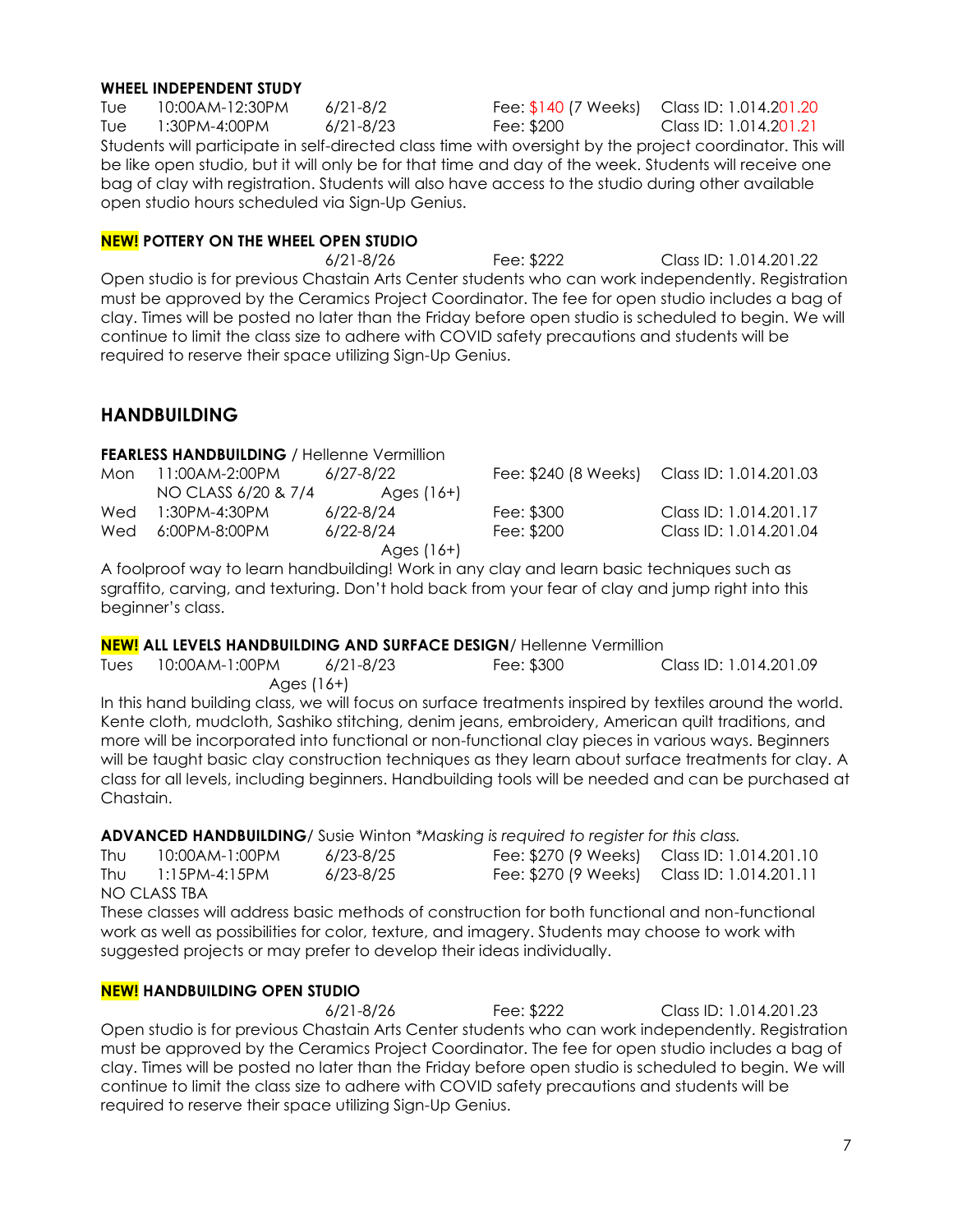### **FRAMEMAKING**

Every home needs a frame for family photos, artwork, keepsakes, even mirrors, and frames can be expensive. Save a small fortune and learn a NEW! skill in a framemaking class. A \$10 materials fee is included in the class fee for studio supplies provided by the Center.

### **BEGINNING PICTURE FRAMING**/ Alan Vaughn

| Tue | 6:00PM-9:00PM  | 6/21-8/23 | Fee: \$250 | Class ID: 1.064.201.01 |
|-----|----------------|-----------|------------|------------------------|
| Wed | 10:00AM-1:00PM | 6/22-8/24 | Fee: \$250 | Class ID: 1.064.201.02 |
| Wed | 1:30PM-4:30PM  | 6/22-8/24 | Fee: \$250 | Class ID: 1.064.201.03 |
|     |                |           |            |                        |

This class starts with you and whatever you want to frame. Photos, prints, objects, canvases, whatever it is, we can frame it. How to design, what and where to get supplies, frame construction, matting, shadow boxes, museum framing and more will be our topics. Individual attention to your project will be how we proceed. Redecorate. Have some fun. Save some money.

### **JEWELRY AND METALSMITHING**

A lab fee of \$10 is included in the class fee for consumable supplies provided by the Center.

### **INTERMEDIATE TO ADVANCED**

### **INTERMEDIATE TO ADVANCED JEWELRY & METALSMITHING**/ Debra Lynn Gold

Wed 10:00AM-1:00PM 6/22-8/24 Fee: \$250 Class ID: 1.034.201.01 Intermediate and advanced students design and complete individualized projects with instructor supervision. Current issues and design concepts are considered. Debra brings over 40 years of teaching experience to this course. For more information about the instructor visit [www.debralynngold.com](http://www.debralynngold.com/) *\*Masking is required to register for this class.*

### **CONTINUING JEWELRY AND METALS**/ Debra Lynn Gold

Wed 1:30PM-4:30PM 6/22-8/24 Fee: \$250 Class ID: 1.034.201.02 Continuing students with basic fabrication skills who are ready to take their skills to the next level will explore materials and methods of making metal jewelry. Bring your ideas and we'll make them happen. Debra brings over 40 years of teaching experience to this course. For more information about the instructor visit [www.debralynngold.com](http://www.debralynngold.com/) *\*Masking is required to register for this class.*